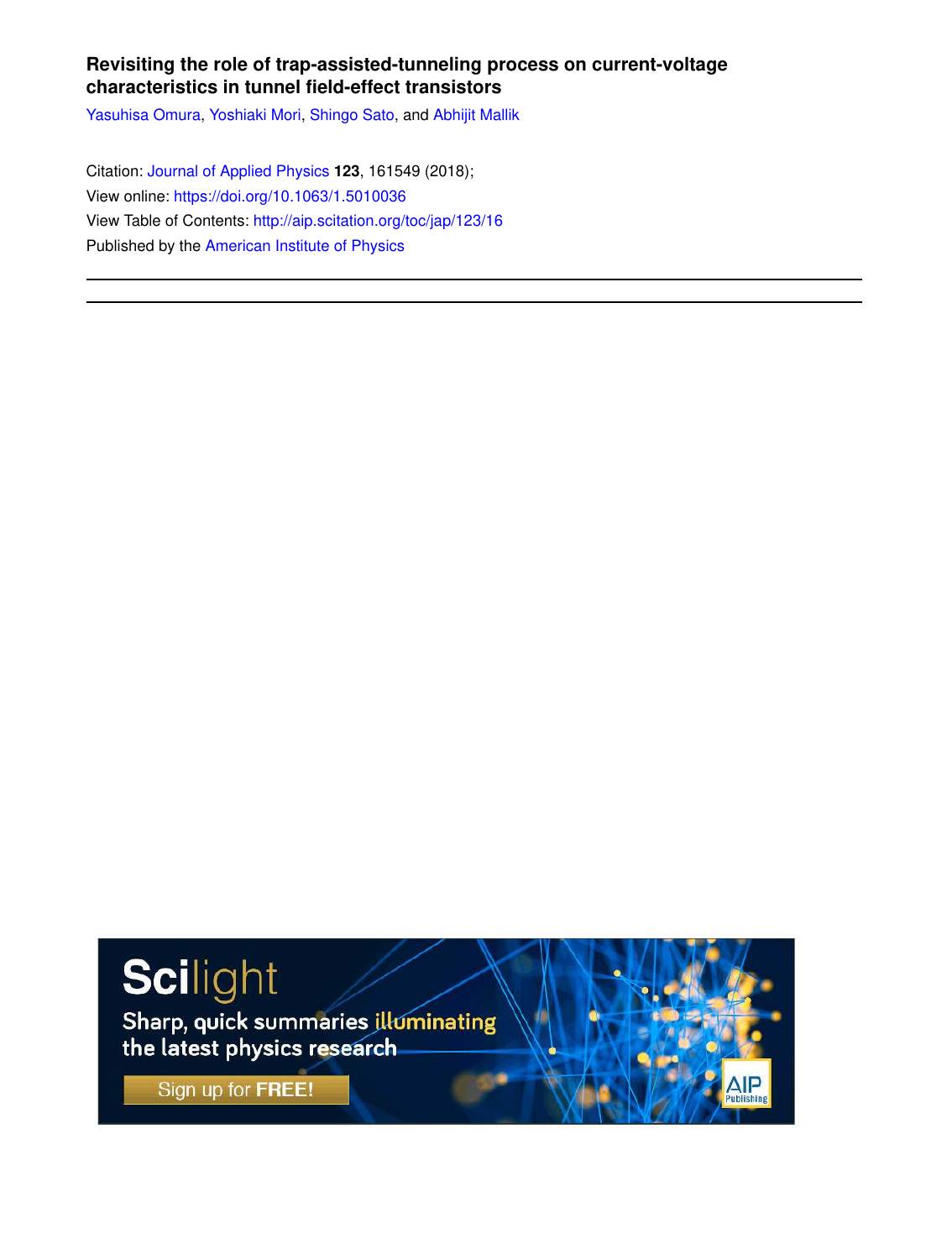

# Revisiting the role of trap-assisted-tunneling process on current-voltage characteristics in tunnel field-effect transistors

Yasuhisa Omura,<sup>1,a)</sup> Yoshiaki Mori,<sup>1</sup> Shingo Sato,<sup>1</sup> and Abhijit Mallik<sup>2</sup>

<sup>1</sup>Department of Electrical, Electronics, and Information Eng., Kansai University, Yamate-cho, Suita,  $\frac{0.1}{0.08}$ Osaka 564-8680, Japan

<sup>2</sup> Department of Electronic Science, University of Calcutta, Kolkata, India

(Received 22 October 2017; accepted 30 November 2017; published online 20 December 2017)

This paper discusses the role of trap-assisted-tunneling process in controlling the ON- and OFF-state current levels and its impacts on the current-voltage characteristics of a tunnel field-effect transistor. Significant impacts of high-density traps in the source region are observed that are discussed in detail. With regard to recent studies on isoelectronic traps, it has been discovered that deep level density must be minimized to suppress the OFF-state leakage current, as is well known, whereas shallow levels can be utilized to control the ON-state current level. A possible mechanism is discussed based on simulation results. Published by AIP Publishing. https://doi.org/10.1063/1.5010036

## I. INTRODUCTION

A silicon-on-insulator (SOI) "lubistor (Lateral, Unidirectional, Bipolar-type Insulated-gate TransiSTOR)" having a single p-n junction was proposed for high-current applications in  $1982$ ,<sup>1,2</sup> which has already been applied to electrostatic discharge (ESD) protection circuits.<sup>3</sup> Band-toband tunneling (BTBT) and negative differential conductance across the forward-biased p-n junction of a SOI lubistor are observed.<sup>4</sup> Several articles discussing the negative differential conductance have already been published, $4\overline{8}$  and the fundamental mechanisms of negative differential conductance of Si-based SOI lubistors have been analyzed successfully.<sup>7,8</sup> Recently, several discussions on the reverse-biased tunnel current characteristics of the SOI lubistor [so-called "tunnel field-effect transistor" (TFET)] at room temperature focusing on low-standby power device applications and fast switching have been made in the literature,  $9-15$  where three-dimensional (3-D) transport was assumed.

In recent years, impacts of tunnel dimensionality on the tunnel field-effect transistor (TFET) performance are also studied and discussed from the viewpoint of drivability of TFET.<sup>16–20</sup> Ultrathin SOI lubistors reveal two-dimensional (2-D) transport and 2-D tunnel behavior, $8,21$  which were clearly demonstrated at low temperature. In addition, it has been demonstrated experimentally that the carrier-transport dimensionality in the reverse-biased ultra-thin SOI lubistor (TFET operation mode) significantly alters nature of the reverse-biased current behavior even at room temperature.<sup>21</sup> Also, the two-dimensional quantum confinement of the system made deep trap levels of the device effectively shallower.<sup>21,22</sup> The carrier confinement effect on the generationrecombination process also attracts attention in understanding the low-dimensional carrier injection mechanism in ultrathin SOI devices; $2^2$  this phenomenon is important particularly for the lateral bipolar transistor on the ultra-thin silicon-oninsulator substrate.<sup>23,24</sup>

However, some behaviors including low-temperature transport characteristics of the tunnel FET have not yet been well elucidated. Although Tabe recently addressed the transport characteristics of the atomic layer p-n junction on an insulator film, $^{25}$  the behavior of the device does not cover the physics of ultra-thin SOI tunnel FET because the device did not have the MOS gate that strongly confines carriers. As the impact of low dimensionality of the tunnel process on the performance of SOI tunnel FET has not been completely analyzed either experimentally or theoretically, we must elucidate the transport physics to advance the performance of SOI tunnel FET. Although the availability of isoelectronic traps for the enhancement of TFET drivability has recently been discussed, $26,27$  it is controversial because the mechanism assumed is not simple as expected.

This paper theoretically discusses different aspects of experimental results conducted on ultra-thin SOI tunnel FET (reverse-biased ultra-thin SOI lubistor) at low temperature (down to 35 K) to evaluate the impact of trap-assisted tunneling (TAT) on the tunnel characteristics and generationrecombination process. The influence of bulk traps (both deep levels and shallow levels) in the tunnel region inside the source on the subthreshold behavior and ON-current characteristics of the device is investigated with the aid of device simulations. In the consideration, the impact of the quantum confinement of carriers on the trap-assisted tunneling is discussed based on the theoretical point of view. Finally, it is also discussed comprehensively how we can control the performance of the ultra-thin SOI tunnel FET.

#### II. DEVICE STRUCTURE AND SIMULATIONS

#### A. Device structure and measurements

In this paper, SOI lubistors<sup>1</sup> with a lateral  $p^+$ -p-n<sup>+</sup> structure, fabricated on a (001) silicon-on-insulator substrate with a 110-nm buried oxide layer, is used in experimental characterizations;<sup>7,21</sup> the lateral  $p^+$ -p-n<sup>+</sup> structure lies along the  $\langle 100 \rangle$  direction. The device has a 5-nm-thick gate oxide layer and a 10-nm-thick Si layer; the schematic device structure is shown in Fig. 1(a). The  $n^+$ -Poly-Si gate is 3- $\mu$ m long and 10- $\mu$ m wide. Doping concentrations of the p<sup>+</sup> source, channel, and n<sup>+</sup> drain are  $4 \times 10^{20}$  cm<sup>-3</sup>,  $\sim 1 \times 10^{16}$  cm<sup>-3</sup>,

<sup>&</sup>lt;sup>a)</sup>E-mail: omuray@kansai-u.ac.jp. Telephone:  $+81-6-6568-1121$ .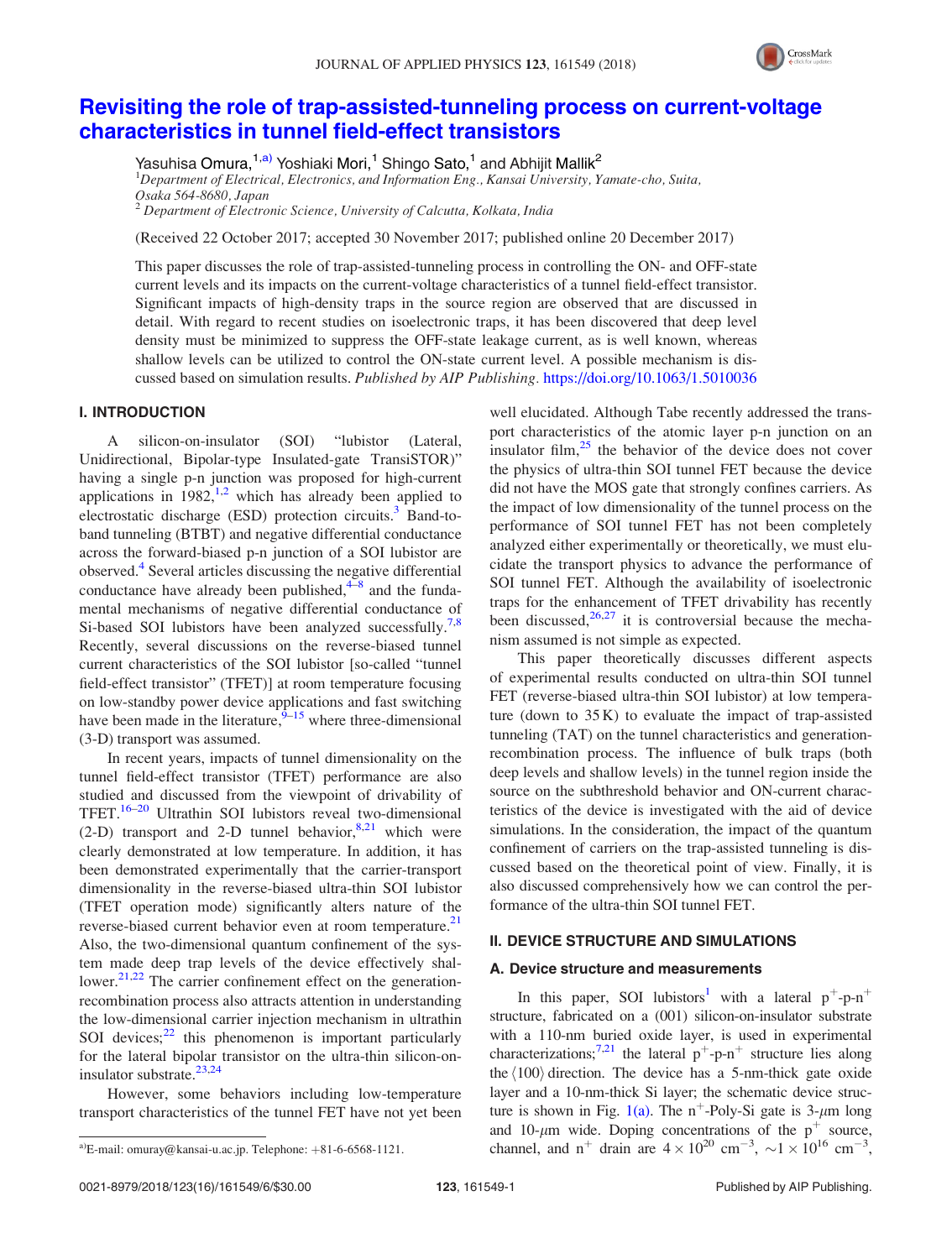

FIG. 1. Schematic device structure of the lubistor. The bias configuration is the same as that for n-type tunnel FETs. (a) Device structure fabricated on the silicon-on-insulator (SOI) wafer and (b) device structure used for device simulations.

and  $4 \times 10^{20}$  cm<sup>-3</sup>, respectively. The phosphorus doping concentration of the n<sup>+</sup> poly-Si gate is  $4 \times 10^{20}$  cm<sup>-3</sup>. These parameters are summarized in Table I. The gate-source overlap length and the gate-drain overlap length are both 40 nm; it is anticipated that the vertical tunneling in the gate-source overlap region and the gate-drain overlap region may occur.<sup>28,29</sup> The source electrode (the anode electrode of the lubistor) is grounded and drain electrode (the cathode electrode of the lubistor) is positively biased ( $0 \text{ V} < V<sub>D</sub> < 1 \text{ V}$ ) for the reversebiased condition of the source junction. The gate electrode is always positively biased ( $0 \text{ V} < V<sub>G</sub> < 3.5 \text{ V}$ ). Since the gate oxide is slightly thick, the gate voltage is slightly high; its value can be reduced to sub-1-V by using a thin high-k oxide layer like  $HfO<sub>2</sub>$ . Therefore, the gate voltage range in this experiment is acceptable for modern sub-1-V operation. Possible device dimensions for the sub-1-V operation are discussed, and device simulation results are demonstrated later. The device characteristics are evaluated at low temperature down to 35 K.

In this experiment, no negative bias was applied to the gate electrode. When the positive gate bias induces an inversion layer (electrons) beneath the gate oxide layer, the confinement of electrons is controlled by the thin silicon layer. This means that a more significant 2-D confinement effect appears in the inversion layer. This is the reason why the positive gate bias is used.

In contrast to Refs. 26 and 27, no intentional doping of impurity atoms is made to introduce specific trap levels, such as isoelectronic traps in the channel region. It is expected that vertical tunnel takes place around the gate-overlapped source junction region.  $I_D-V_G$  and  $I_D-V_D$  characteristics were measured from 35 K to 250 K.

### B. Simulations

We performed various device simulations in order to reproduce I-V characteristics of the fabricated device. Device parameters assumed here are summarized in Table I. For simulations, we assume the Hurkx non-local tunnel model associated with the trap-assisted tunneling  $(TAT)$  model<sup>30</sup> in the Sentaurus device simulator. $31$  We assume two-different trap levels (0.085 mV and 0.3 eV). The trap level of 0.085 eV

TABLE I. Device parameters of the fabricated device and those for simulations. Boldface parameters play important roles in the discussion.

| Parameters                         | Values (units)                            |                                         |                                               |
|------------------------------------|-------------------------------------------|-----------------------------------------|-----------------------------------------------|
|                                    | Fabricated device                         | <b>Simulations</b>                      | Simulations (scaled device)                   |
| Gate length $(L_G)$                | $3 \ (\mu m)$                             | 200 (nm)                                | $200$ (nm)                                    |
| Gate oxide thickness $(T_{ox})$    | $5 \text{ (nm)}\left(\text{SiO}_2\right)$ | $5 \text{ (nm) (SiO2)}$                 | $3 \text{ (nm)} (HfO2, EOT = 0.5 \text{ nm})$ |
| Silicon layer thickness $(T_{si})$ | $10 \text{ (nm)}$                         | $10 \text{ (nm)}$                       | $10$ (nm)                                     |
| <b>Buried oxide thickness</b>      | $110$ (nm)                                | $110$ (nm)                              | $110$ (nm)                                    |
| Body doping $(N_R)$                | $10^{16}$ (cm <sup>-3</sup> )             | $10^{16}$ (cm <sup>-3</sup> )           | $10^{16}$ (cm <sup>-3</sup> )                 |
| Source doping $(NS)$               | $4 \times 10^{20}$ (cm <sup>-3</sup> )    | $4 \times 10^{20}$ (cm <sup>-3</sup> )  | $4 \times 10^{20}$ (cm <sup>-3</sup> )        |
| Drain doping $(N_D)$               | $4 \times 10^{20}$ (cm <sup>-3</sup> )    | $4 \times 10^{20}$ (cm <sup>-3</sup> )  | $4 \times 10^{20}$ (cm <sup>-3</sup> )        |
| Gate-Source overlap length         | $40$ (nm)                                 | $40$ (nm)                               | $40$ (nm)                                     |
| Gate-Drain overlap length          | $40$ (nm)                                 | $40$ (nm)                               | $40$ (nm)                                     |
| <b>Trap concentration</b>          | $\cdots$                                  | $10^{16} - 10^{20}$ (cm <sup>-3</sup> ) | $10^{16} - 10^{20}$ (cm <sup>-3</sup> )       |
| <b>Trap levels</b>                 | $0.085, 0.13$ eV                          | $0.085, 0.30 \text{ eV}$                | $0.085$ eV                                    |
| Gate electrode                     | $n + poly-Si$                             | $n + poly-Si$                           | $n + poly-Si$                                 |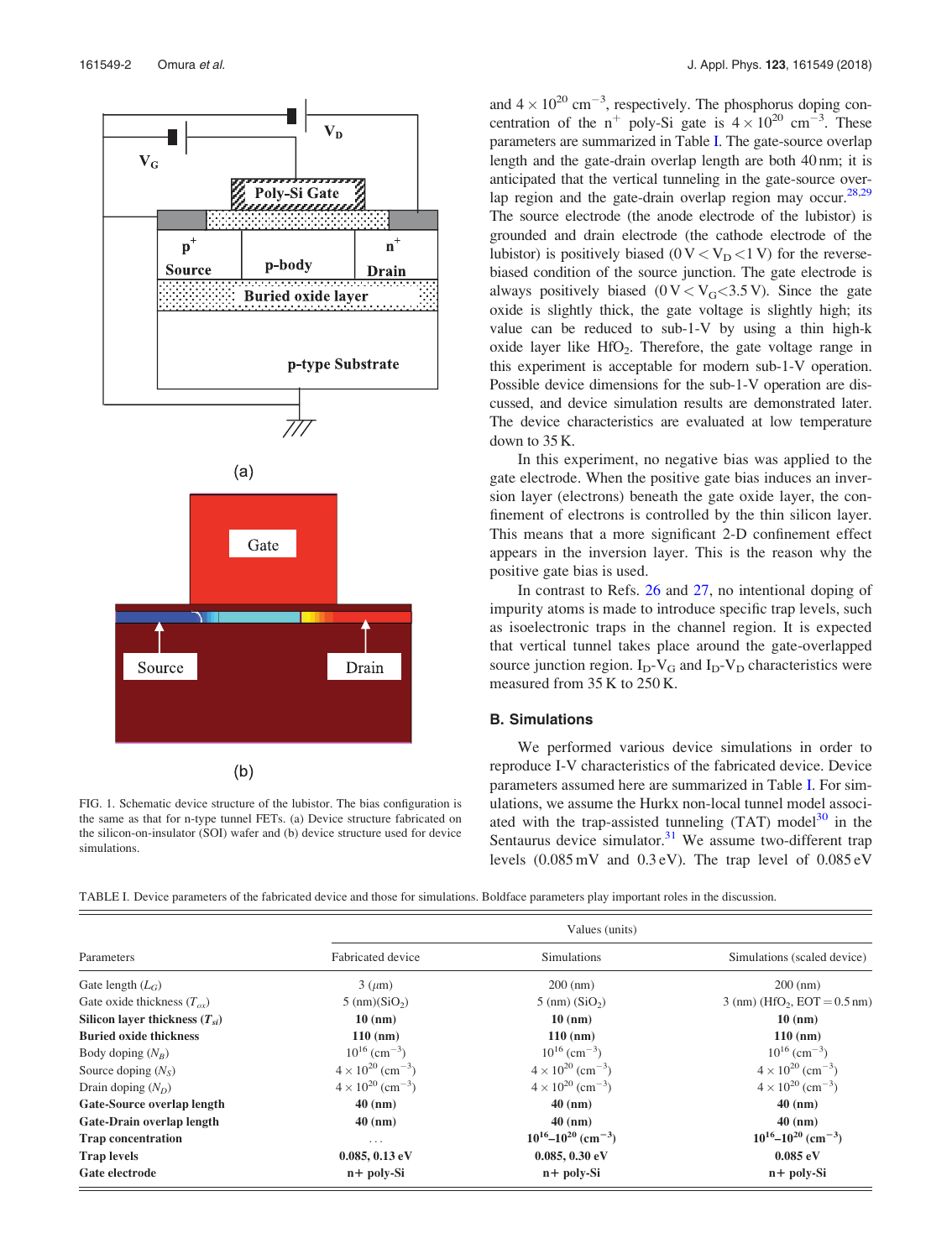is extracted from the experimental results, $21$  while that of 0.3 eV is assumed as a deep level. In simulations, we assume that trap levels exist only in the p-type source region. We assumed a high density of traps for the device in simulations because it was anticipated that the source region has a high density of traps due to the ion-implantation-oriented defects. In addition, we also performed the simulation at 400 K. This temperature condition and the trap density are so chosen as to enhance their impact on  $I_D-V_G$  characteristics.

## III. RESULTS AND DISCUSSION

#### A. Preliminary results obtained by simulations

Figure 2 shows two simulation results assuming two different trap energy levels  $(0.085 \text{ eV}$  and  $0.3 \text{ eV})$  at  $400 \text{ K}$ , where traps are assumed only inside the source. The energy level of 0.085 eV represents a shallow trap level obtained by experiments shown later (see Fig. 7).<sup>21</sup> The energy level of 0.3 eV is assumed as a deep trap level in this study. It is observed that shallow trap levels do not significantly alter the OFF state characteristic although the OFF-current level is slightly increased. In contrast, deep trap levels drastically increase the OFF current level.

In order to discuss the impact of different energy levels of traps on the I-V characteristic of the device, we show schematic images of carrier transport based on the energy band diagram in Fig. 3; Fig.  $3(a)$  shows schematic energy-band diagrams for the TFET with deep traps, and Fig.  $3(b)$  shows schematic energy-band diagrams for the TFET with shallow traps. "x" represents the trap level and arrows suggest possible transition processes of electrons. Both figures also show the energy band diagrams in both the ON-state and OFF-state of the device.

We can see the definite difference between the device with deep levels and shallow levels. In the OFF-state, the



FIG. 2.  $I_D-V_G$  characteristics including the TAT current for two different trap levels at 400 K (simulations). It is assumed that the local density of traps  $(N_T)$  is  $10^{20}$  cm<sup>-3</sup>.



FIG. 3. Impacts of different energy levels of traps on the trap-assisted tunneling. (a) Device with deep levels and (b) device with shallow levels.

trap-assisted tunneling process is shown in Figs.  $3(a)$  and 3(b) for deep and shallow trap levels, respectively. In the case of the deep level, the electron in the conduction band of the channel region tunnels to the trap site, and it might lose own energy so as to recombine with a hole in the valence band. This recombination process takes place easily because the hole density in the valence band is sufficiently high due to the proximity of the recombination location to the source region. In the case of the shallow level, however, the recombination location is far from the source region where the hole density in the valence band is very low, which interferes the recombination process of electrons. Therefore, the leakage current level in the OFF-state is low for the TFET with shallow trap levels. This is illustrated in Fig. 3(b).

On the other hand, the TAT process shown in Fig.  $3(a)$ in the ON-state is very similar to that in Fig.  $3(b)$ . The difference seen in Figs.  $3(a)$  and  $3(b)$  in the ON-state simply seems to be the tunnel probability of electrons. However, the background phenomenon is not so simple because the ON-state current level of the TFET with deep trap levels is lower than that with shallow trap levels. The possible reason for this is discussed in Subsection III B.

## B. Influence of trap levels of the source region on the ON-current characteristics

As shown in Fig. 2, the ON-state drivability of the device with deep level traps is less than that with shallow level traps. The energy band diagram of the device in the OFF-state is shown in Fig.  $4(a)$ . It is observed in Fig.  $4(a)$ that the energy band diagram of the device with deep level traps is almost the same as that with shallow level traps. However, the OFF-state current level depends on the energy level of traps as shown in Fig. 2. The energy band diagram in the ON-state for devices with both deep-level traps and shallow-level traps is shown in Fig.  $4(b)$ . It is observed in Fig. 4(b) that the electrostatic potential of the body region adjacent to the source region is affected by the trap levels of the source region (see a circle near the source). The upward potential shift of the energy band is almost equal to  $E_c - E_t$ , where  $E_t$  is the trap level. It is anticipated that traps in the source pin the Fermi level and then they deplete electrons of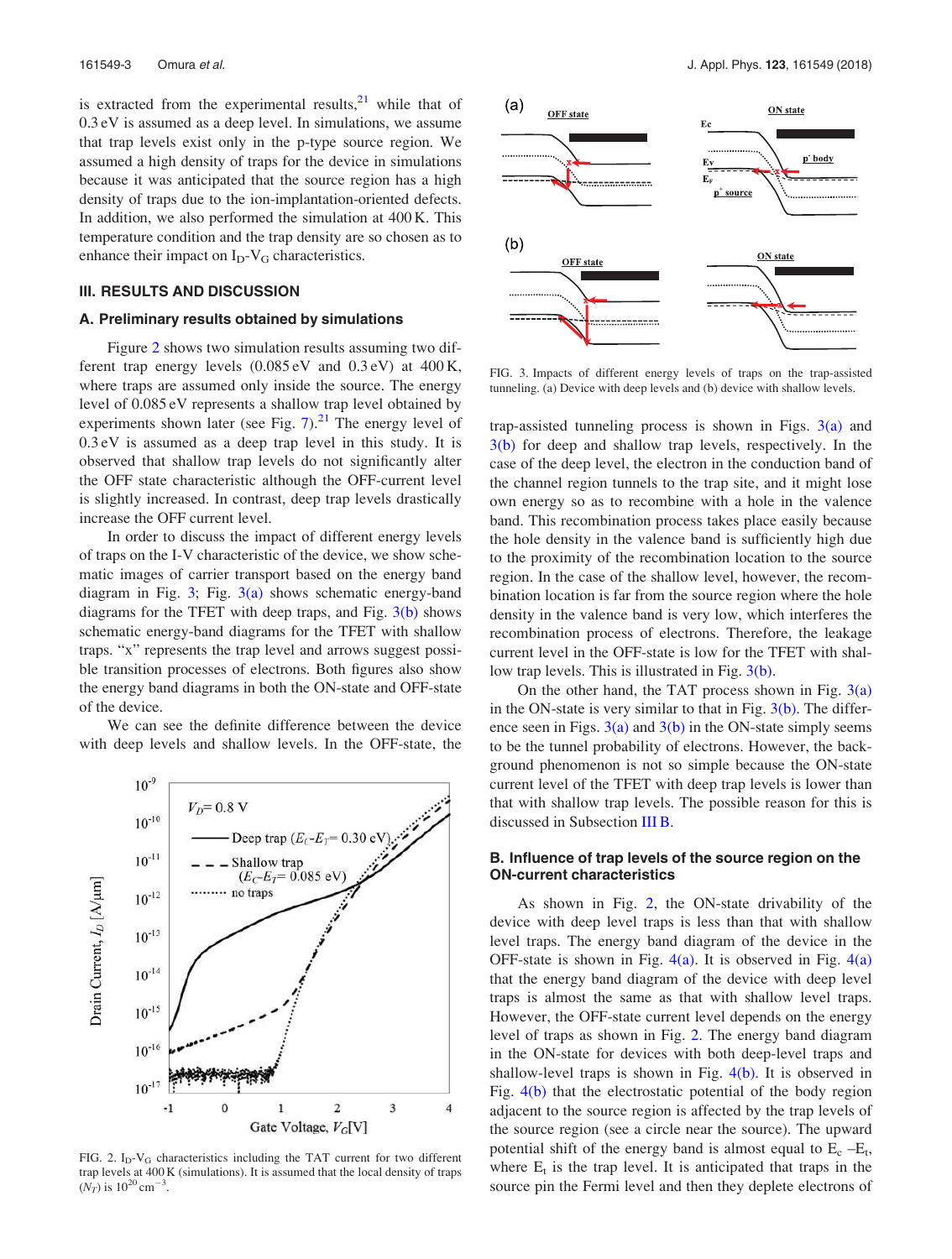

FIG. 4. Energy band diagrams of TFETs with shallow and deep trap levels for three-different gate voltage conditions. The device parameters shown in Table I are used. (a) OFF state and (b) ON state.

the channel region that are induced by the gate electrode. This situation is shown again in Fig. 5, where "x" denotes the trap level. Although the channel region is fully covered by the gate electrode, it is anticipated that the impact of the Fermi-level pinning is stronger than the gate-induced electric field near the source region. The upward electrostatic potential shift interferes the electron tunneling from the channel region to the source because the tunneling distance increases as seen in Figs. 4 and 5. Due to such a potential shift of the TFET with deep-level traps, the ON-current level of the TFET with deep-level traps is lower than that with shallowlevel traps as seen in Fig. 2.





FIG. 6.  $I_D$ - $V_G$  characteristics for two different temperatures at  $V_D$  = 0.8 V.

#### C. Experimental results and their aspects

Experimental  $I_D-V_G$  characteristics, obtained at 100 and 250 K, are shown in Fig. 6. It is observed in Fig. 6 that the OFF-state leakage current level at  $V_G$  of 0.5 V and the ONstate current level at  $V_G$  of 1.5 V are both sensitive to temperature. However, the temperature dependence of ON-state current is somewhat less at a high  $V_G$  value. This is due to the fact that the TAT process, which is more sensitive to temperature, dominates at low V<sub>G</sub> values, whereas the BTBT process, which is relatively less temperature sensitive, dominates at high  $V_G$  values.

We measured the drain current at various temperatures in order to elucidate the influence of traps on  $I_D-V_G$  characteristics in the OFF state ( $\omega V_G = 0.5 V$ ) and ON state ( $\omega V_G$  $= 1.5$  V). Arrhenius plots shown in Fig. 7 yield two different trap levels  $(85 \,\text{meV}$  and  $130 \,\text{meV}$ ).<sup>21</sup> It is found that deeplevel traps rule the OFF-state current behavior and shallowlevel traps rule the ON-state current behavior. As a result, the deep-level-trap density increases the OFF-state leakage current whereas shallow levels influence the ON-state current level. Since no intentional doping to introduce specific traps, such as isoelectronic traps,  $26.27$  is performed in the



FIG. 7. Arrhenius plot of drain current at  $V_D = 0.8$  V and at  $V_G = 0.5$  V and 1.5 V.  $E_a$  is the activation energy in units of eV.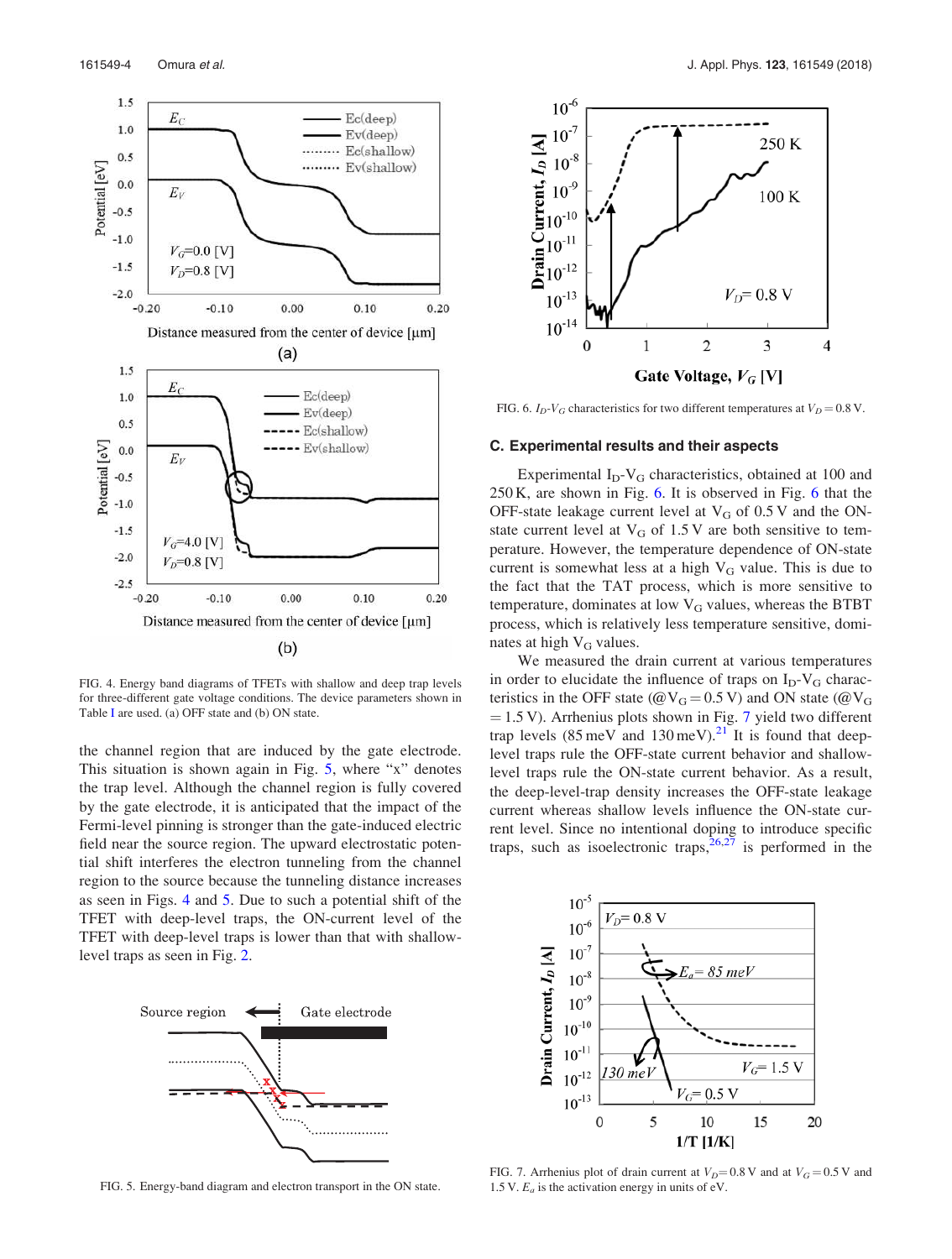device, it is anticipated that the phenomena observed here are different from those demonstrated in Refs. 26 and 27. It is worth noting that deep-level traps do not impact the ON-state current level directly. It is suggested in Refs. 21 and 22 that quantum confinement of carriers apparently makes energy levels of traps shallower than their original levels. The consideration described in Refs. 21 and 22 is supported by the demonstration of the high performance bipolar transistor in Ref. 23. It is also expected that the new finding in this study should be useful in understanding and, hence, improving the drivability of thin-semiconductor-layer-based tunnel FETs.

Finally, the temperature dependence of subthreshold swing  $(SS)$  of the device is shown in Fig. 8. SS holds a very small value for  $T < 100$  K. The temperature dependence of the SS value shows that "100 K" seems to be a critical temperature, which suggests that the TAT current via deep-level traps becomes dominant for  $T > 70$  K. Figures 2 and 6–8 strongly suggest that reduction of the density of deep-level traps should improve the SS value at room temperature.

### D. Performance prediction of scaled vertical TFETs by simulations

We examined the TFET performance with scaled dimensions. The device parameters assumed for the simulation are also shown in Table I. Here, the device is assumed to have only shallow-level traps  $(E_a = 0.085 \text{ eV}, N_T = 10^{20} \text{ cm}^{-3})$  in the source region. Simulated  $I_D-V_G$  characteristics for two different values of  $V_D$ , as 0.8 V and 0.1 V, are shown in Figs.  $9(a)$  and  $9(b)$  for the devices with and without shallow-level traps in the source region, respectively.

The threshold voltage obtained by the normalized conductance method<sup>32</sup> is 0.55 V at  $V_D$  = 0.8 V regardless of shallow-level traps and the drain current is  $2 \times 10^{-8}$  A/ $\mu$ m at  $V_G = 1.0 \text{ V}$  and  $V_D = 0.8 \text{ V}$ . The subthreshold swing (SS) value is 38 mV/dec without any traps and 61 mV/dec with shallow-level traps of  $10^{20}$  cm<sup>-3</sup> at  $V_D$  = 0.8 V. These performance parameters are very good except the drain current level and the OFF-state leakage current level. The OFF-state leakage current is very high even at  $V_D = 0.1$  V. Since the present leakage current level should be reduced by 4 orders from the point of view of the suppression of standby leakage current,





FIG. 9. Simulation result of  $I_D$  vs.  $V_G$  characteristics for scaled vertical TFET. The impact of shallow-level traps in the source diffusion is compared. Solid line id for  $N_T = 10^{20}$  cm<sup>-3</sup> and broken line for  $N_T = 10^{16}$  cm<sup>-3</sup> and  $N_T = 0 \text{ cm}^{-3}$ . (a)  $V_D = 0.1 \text{ V}$  and (b)  $V_D = 0.8 \text{ V}$ .

the trap density must be roughly reduced to  $10^{16}$  cm<sup>-3</sup> as shown in Fig. 9. Ambipolar current is also observed in Fig.  $9(b)$  for  $V_D = 0.8$  V and negative gate bias, which is due to BTBT at the drain junction. Such ambipolar current can be eliminated by lowering the doping level of the drain or using underlap gate-drain architecture. The drain current level can be improved by using germanium or compound materials.

#### IV. CONCLUSION

This paper discussed the impacts of shallow-level traps and deep-level traps in the source region of tunnel field-FIG. 8. Plot showing the temperature dependence of subthreshold swing. effect transistors, which are fabricated in a thin silicon layer